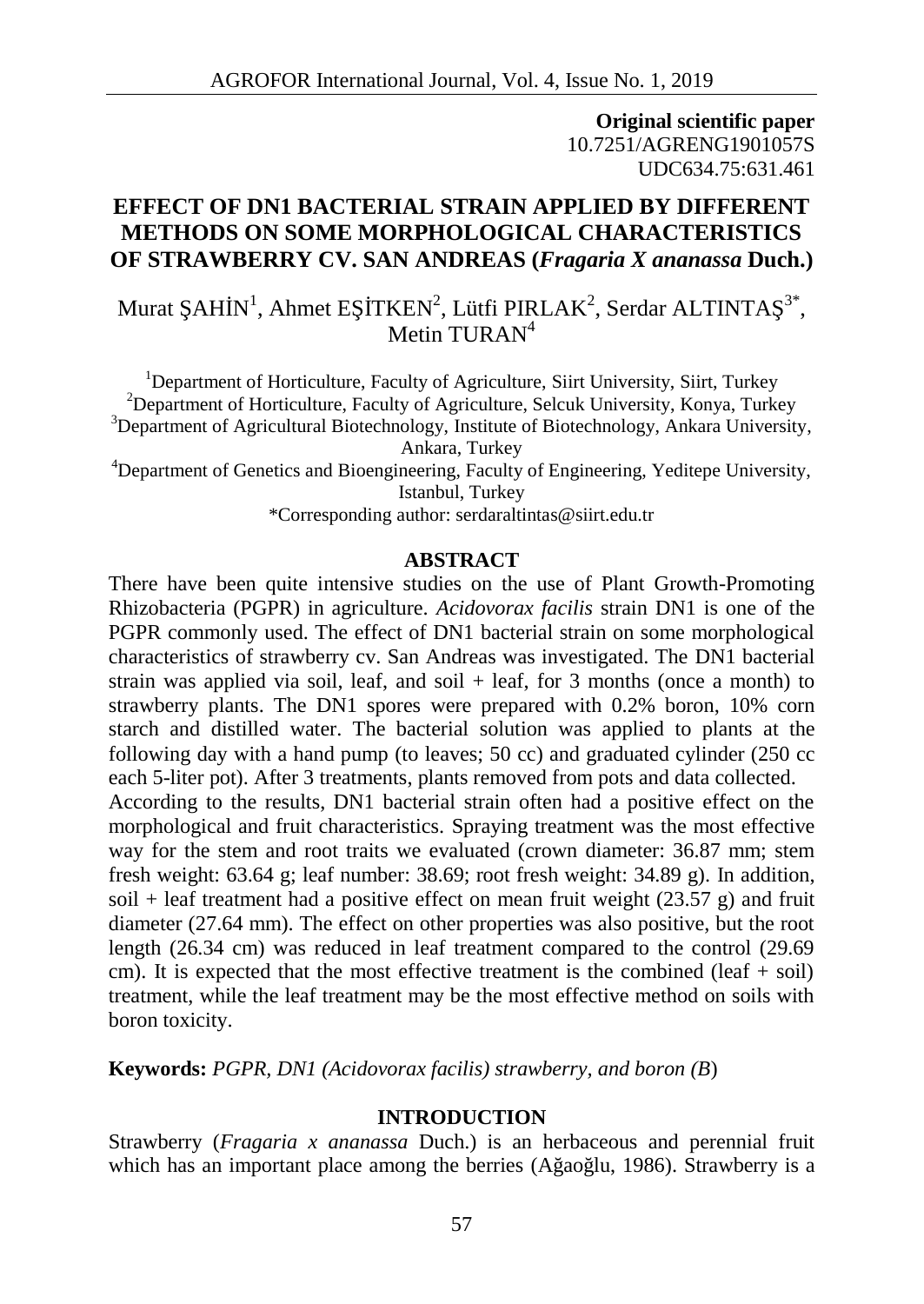species belonging to the genus *Fragaria*, the family *Rosaceae*, and the order *Rosales*. Commercially produced species *Fragaria x ananassa* Duch. has a history of 250 years (Hancock, 1999). Strawberry plants can grow in many parts of the world thanks to short, neutral and long day cultivars (Yılmaz, 2009).

Recently, researchers have been searching for various ways to reduce the use of chemical fertilizers and pesticides in agricultural production. These searches are particularly focused on the use of microorganisms (Adesemoye et al., 2008; Ekici et al., 2015). Plant Growth-Promoting Rhizobacteria (PGPR) can be used as a biocontrol agent and/or biofertilizer to stimulate plant growth. Most of these microorganisms belong to genus *Alcaligenes*, *Azotobacter*, *Bacillus*, *Pseudomonas*, and *Rhizobium* (Glick, 1995; Burdman et al., 2000; Romerio, 2000; Somers et al., 2004; Tuzlacı, 2014). The use of PGPRs to replace chemical fertilizers which causes soil and water pollution is increasing year by year (Çakmakçı, 2005; Ahemad and Kibret, 2014; Bashan et al., 2014). PGPRs increase plant growth and productivity by reducing harmful effects of the phytopathological microorganisms or give substances to the plant environment (rhizosphere and phyllosphere) which they produce **(**Altın and Bora, 2005; Saleem et al., 2007; Glick, 2012; Bashan et al., 2014). PGPRs are used as biological fertilizers, phytostimulators, rhizoremidators, phytoremediators and biopesticides (Lucy et al., 2004; Somers et al., 2004; Aontoun et al., 1998; Siddiqui, 2006). It has been reported by many researchers that PGPRs can be treated to plants by root inoculation and leaf spraying (Kokalis-Burelle, 2003; E itken et al., 2006; Malusa et al., 2006; Aslanta et al.,  $2009$ ; E itken et al.,  $2009$ ; E itken et al.,  $2010$ ; Pırlak and Köse,  $2010$ ; Ertürk et al., 2012). In strawberry studies, it has been suggested that bacterial treatments increase seedling number and quality (Aslanta et al., 2010), fruit yield and quality (Pırlak and Köse, 2009; Ertürk et al., 2012), as well as plant growth (Kokalis- Burelle, 2003; E itken et al., 2010).

DN1 is a strain of *Acidovorax facilis* (AY581467) and isolated from bermudagrass roots by Wang and Skipper (2004). In this study, cv. San Andreas plants were treated 3 times (once a month) with DN1 bacterial strains through soil inoculation, spraying, and spraying  $+$  soil inoculation. The effects of DN1 bacterial strain on some morphological and fruit characteristics were investigated.

## **MATERIAL AND METHODS**

This study was carried out in the greenhouse of the Department of Horticulture on the Faculty of Agriculture of Selcuk University. The plants were planted with a mixture of peat-perlite (2: 1) in 5-liter pots (February 5, 2015). Bacterial solutions (*Acidovorax facilis* strain DN1) were prepared by adding 1 g DN1 spore, 0.2 g boron, and 10 g of cornstarch with 1-liter of distilled water. After 24 h of incubation at room temperature, the solution was treated 3 times (once a month) with a hand pump (spraying treatment: 50 cc to each replicate) and graduated cylinder (soil inoculation: 250 cc to each plant).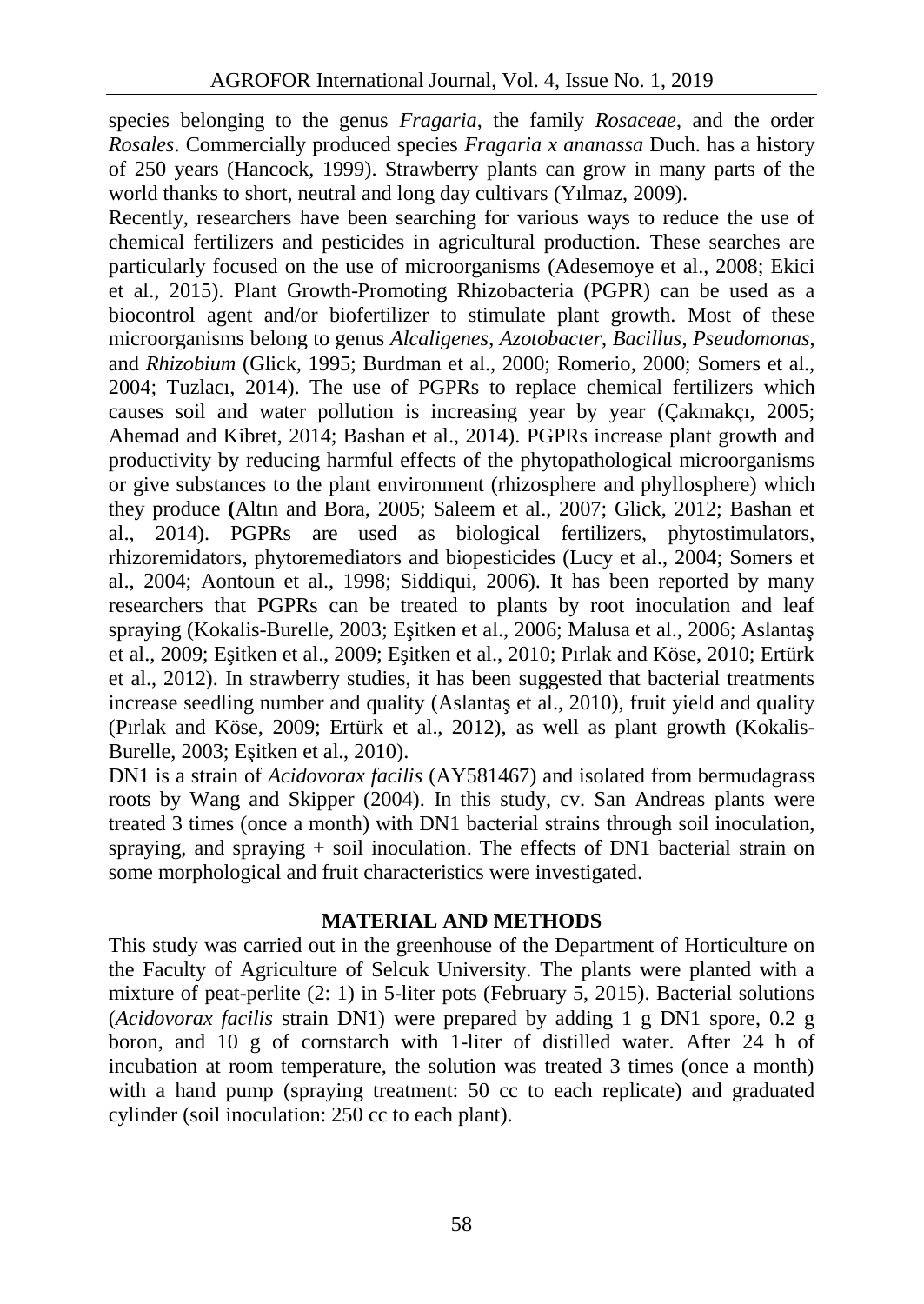The plants were removed in November, and data for crown diameter (CD), plant height (PH), stem fresh weight (SFW), root fresh weight (RFW), crown number (CN), leaf number (LN), root length (RL), chlorophyll content (CC), mean fruit weight (MFW), fruit length (FL), and fruit diameter (FD) were collected. The data were analyzed with One Way Analysis of Variance (ANOVA) and the Duncan Multiple Comparison Test (p 0.05) with the IBM SPSS v.20 (IBM Corp. IBM SPSS Statistics for Windows, Armonk, NY) statistical software package.

### **RESULTS AND DISCUSSION**

The effect of *Acidovorax facilis* strain DN1 on fruit and morphological characteristics was found statistically significant (p 0.05). While the spraying DN1 treatment (36.87 mm) maximizes the crown diameter (CD), soil inoculation (26.92 mm) is the treatment that minimizes plant height (PH) (Table 1). However, spraying + soil inoculation (31.88 mm) reduced the CD compared to the control  $(33.18 \text{ mm})$ . In addition, while spraying  $+$  soil inoculation  $(23.10 \text{ cm})$  has been the most beneficial treatment on PH, the shortest plants were obtained from the control (21.76 cm). On the other hand, the most effective treatment for stem fresh weight (SFW) was spraying  $(63.64 \text{ g})$ , while soil inoculation  $(61.36 \text{ g})$  was the second. Spraying  $+$  soil inoculation (53.85 g) was not as effective on SFW as other DN1 treatments, but it is more effective than control  $(51.17 \text{ g})$ . The most effective treatment on the leaf number (LN) associated with SFW was spraying (38.89), but minimal LN was obtained from the control (26.00). However, unlike SFW, soil inoculation (34.90) was less effective than spraying  $+$  soil inoculation (34.61).

Soil inoculation and spraying + soil inoculation treatments may be more ineffective than spraying treatment because of the toxic effect of boron used when preparing the bacterial solution. Bacterial treatments reported having a positive effect on the above-mentioned properties on previous studies (Tahmatsidou et al., 2006; Pırlak et al., 2007; Ertürk et al., 2010; Karlıdağ et al., 2013). In a study conducted by Ekici et al. (2015) on broccoli (*Brassica oleracea L. var. italica*) seedlings, it was reported that bacterial treatments increased PH, CD, and SFW compared to control. In another study, it was reported that bacterial treatments increased the length of shoots and shoot diameters in apple (Pırlak et al., 2007). The use of *Bacillus subtilis* strain FZB24-WG in strawberry increased SFW (Tahmatsidou et al., 2006), and bacterial treatments increased the root diameter of the Hayward kiwifruit seedling cuttings (Ertürk et al., 2010) to a considerable extent. In another study, Karlıda et al. (2013) reported that the treatment of bacteria to strawberry plants under salt stress increased the SFW.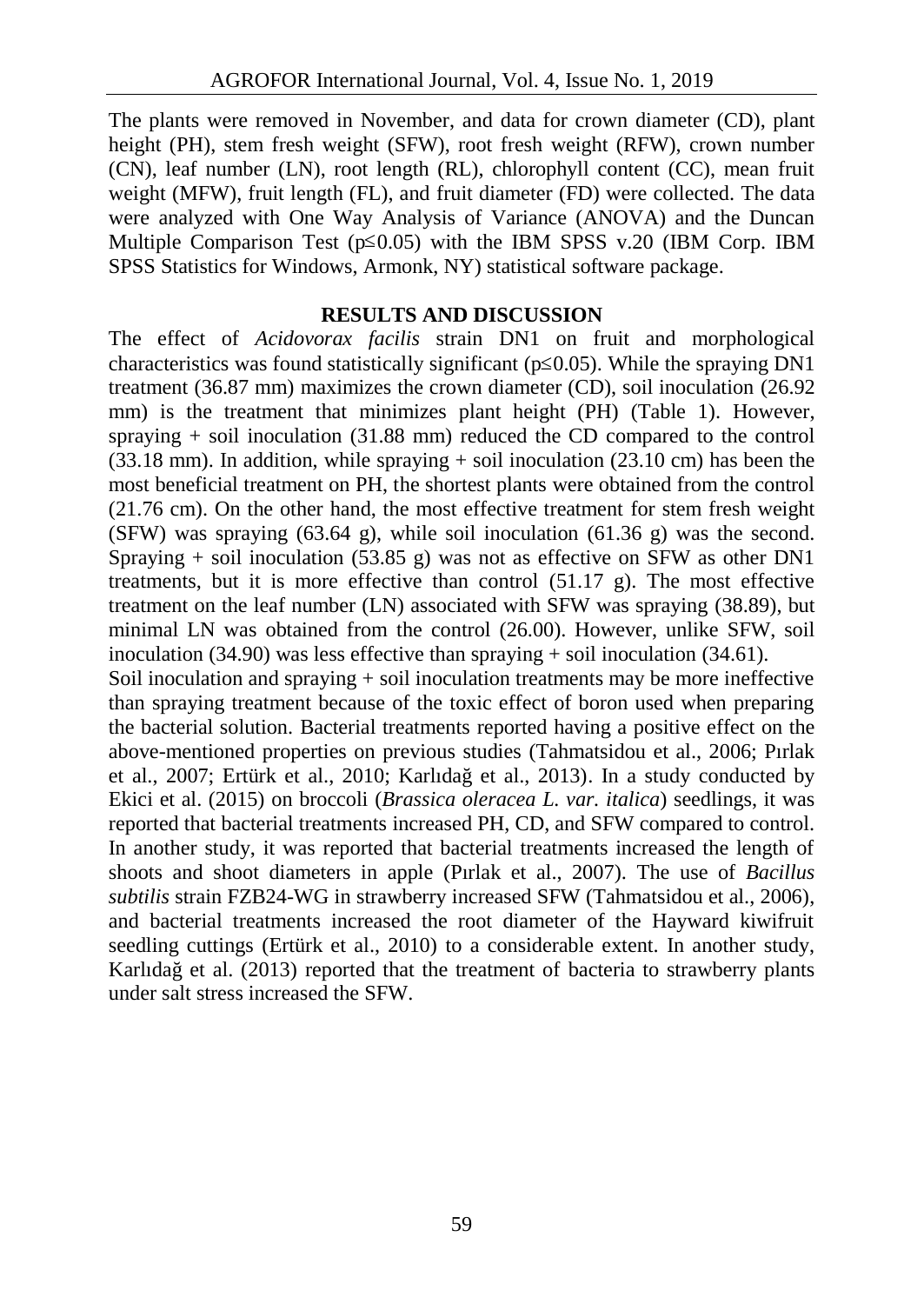| $\sim$ $\sim$       |                                |                                |                                |                                   |
|---------------------|--------------------------------|--------------------------------|--------------------------------|-----------------------------------|
|                     | Crown                          | Plant Height                   | <b>Stem Fresh</b>              | Leaf Number                       |
|                     | Diameter (mm)                  | (cm)                           | Weight $(g)$                   |                                   |
| Control             | $33.18 \pm 0.37$ <sup>b*</sup> | $21.76 \pm 0.15$ <sup>c*</sup> | $51.17 \pm 0.50$ <sup>d*</sup> | $26.00 \pm 0.25^{\overline{d^*}}$ |
| Soil inoculation    | $26.92 \pm 0.57^{\rm d}$       | $23.10 \pm 0.08^a$             | $61.36 \pm 0.39^b$             | $34.90 \pm 0.36^{\circ}$          |
| Spraying            | $36.87 \pm 0.34^{\circ}$       | $22.34 \pm 0.29^b$             | $63.64 \pm 0.26^a$             | $38.89 \pm 0.34^{\circ}$          |
| Spray. $+$ s. inoc. | $31.88 \pm 0.52$ <sup>c</sup>  | $22.73 \pm 0.28^{ab}$          | $53.85 \pm 0.19^c$             | $34.61 \pm 0.35^b$                |
|                     | 0.000                          | 0.000                          | 0.000                          | 0.000                             |

Table 1. Effects of *Acidovorax facilis* strain DN1 on the means of crown diameter (CD), plant height (PH), stem fresh weight (SFW), and leaf number.

\*Significant at p 0.05 and the value after  $\pm$  is the standard deviation.

DN1 bacterial treatments used in this study positively affected crown number (CN), root length (RL), root fresh weight (RFW), and chlorophyll content (CC). The most favorable effect on CN and RL was observed in soil inoculation treatment, while the spraying treatment had the best results in terms of RFW (Table 2). On the other hand spraying + soil, inoculation treatment had the best results on CC (Table 2). In addition, all treatments increased CN, RFW, and CC values compared to the control. However, spraying and spraying  $+$  soil inoculation on RL were not as effective as a control (Table 2). This might be due to the stronger effect of mineral and water search of roots than the effect of DN1 treatments. According to previous observations, bacterial treatments have a positive effect on above mentioned traits. In some studies, bacterial treatments increased the CN **(**Aslantaş et al., 2010), RL (Ertürk et al., 2010; Ekici et al., 2015), RFW (Tahmatsidou et al., 2006; Karlıdağ et al., 2013; Ekici et al., 2015), and CC (Karlıdağ et al., 2013; Ekici et al., 2015) compared to control. When considering the effects of bacteria on traits except for RL, it is understood that there are similarities between the previous studies and the present study. On the other hand, the boron used while preparing the solution in spraying + soil inoculation treatment may have been toxic to the strawberry plants. As a result of this, the root length may have been shorter than the control. But, it cannot be clearly understood why the roots obtained from spraying treatment were shorter than the control.

|                     | Crown Number               | Root Length                  | Root Fresh                     | Chlorophyll                    |
|---------------------|----------------------------|------------------------------|--------------------------------|--------------------------------|
|                     |                            | (cm)                         | Weight $(g)$                   | Content $(\mu g/cm^2)$         |
| Control             | $4.85 \pm 0.13^{b*}$       | $29.69 \pm 0.62^{\text{a*}}$ | $27.57 \pm 0.43$ <sup>d*</sup> | $42.67 \pm 0.39$ <sup>c*</sup> |
| Soil inoculation    | $5.25 \pm 0.05^{\text{a}}$ | $29.70 \pm 0.34^{\text{a}}$  | $31.41 \pm 0.32^b$             | $45.50 \pm 0.41^{\rm b}$       |
| Spraying            | $4.93 \pm 0.12^b$          | $26.34 \pm 0.41^b$           | $34.89 \pm 0.39^{\text{a}}$    | $46.16 \pm 0.45^{ab}$          |
| Spray. $+$ s. inoc. | $4.87 \pm 0.12^b$          | $26.72 \pm 0.27^b$           | $29.36 \pm 0.27^{\circ}$       | $46.57 \pm 0.13^{\circ}$       |
|                     | 0.006                      | 0.000                        | 0.000                          | 0.000                          |

Table 2. Effects of *Acidovorax facilis* strain DN1 on the crown number (CN), root length (RL), root fresh weight (RFW), and chlorophyll content (CC).

\* Significant at p 0.05 and the value after  $\pm$  is the standard deviation.

It is understood that the effect of DN1 strain on other traits as well as on the fruit characteristics is positive (Table 3). However, the most effective treatments differ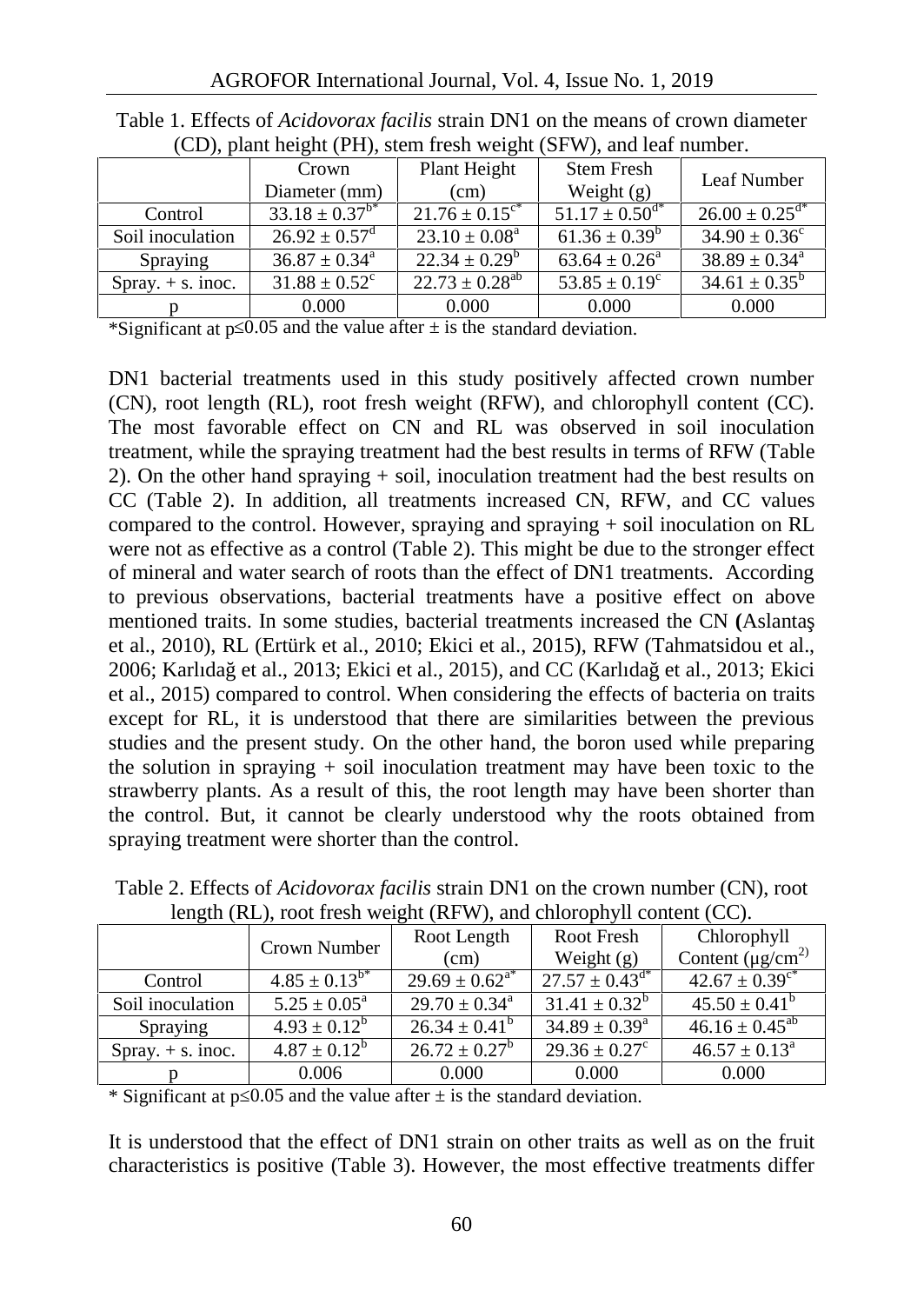for mean fruit weight (MFW), fruit length (FL), and fruit diameter (FD). While spraying + soil inoculation was the most effective treatment on MFW (13.57 g) and FD (27.64 mm), the most effective treatment for the FL was spraying (35.53 mm). On the other hand, the lowest values for all three fruit characteristics were obtained from the control (MFW: 11.51 g, FL: 33.98 mm, and FD: 26.05 mm). It can be said that spraying and spraying  $+$  soil inoculations were effective treatments on fruit characteristics in general.

|                     | $r$ fruit length $rL$ ), and fruit diameter $rD$ ).<br>Mean Fruit Weight | Fruit Length (mm)           | <b>Fruit Diameter</b>          |
|---------------------|--------------------------------------------------------------------------|-----------------------------|--------------------------------|
|                     | ՝ ք )                                                                    |                             | (mm)                           |
| Control             | $11.51 \pm 0.07$ <sup>d*</sup>                                           | $33.98 \pm 0.06^{\circ*}$   | $26.05 \pm 0.09$ <sup>c*</sup> |
| Soil inoculation    | $12.29 \pm 0.16^{\circ}$                                                 | $35.19 \pm 0.07^b$          | $26.94 \pm 0.12^b$             |
| Spraying            | $12.48 \pm 0.06^b$                                                       | $35.53 \pm 0.15^{\text{a}}$ | $26.82 \pm 0.12^b$             |
| Spray. $+$ s. inoc. | $13.57 \pm 0.11^{\text{a}}$                                              | $34.99 \pm 0.14^b$          | $27,64 \pm 0.09^{\circ}$       |
|                     | 0.000                                                                    |                             | 0.000                          |

Table 3. Effects of *Acidovorax facilis* strain DN1 on mean fruit weight (MFW), fruit length (FL), and fruit diameter (FD).

\*Significant at p 0.05 and the value after  $\pm$  is the standard deviation.

In previous studies, bacterial treatments had positive effects on fruit characteristics. Ipek et al (2014) reported that bacterial treatments have a positive effect on MFW. Some researchers reported that the efficacy is mixed (Tuzlaci, 2014; A gün, 2018), while others reported statistically insignificant effects (Tahmatsidou et al., 2006; E itken et al.,  $2010$ ; Pesakovic et al.,  $2013$ ). The results obtained from the present study were in agreement with the study conducted by Ipek et al (2014). According to Pesakoviç et al (2013), bacterial treatments (depending on the bacterial species) have different effects on the FL. The effect on FD was insignificant according to the same study. In the present study, the DN1 strain was positively affected both FL and FD as opposed to the study mentioned above.

### **CONCLUSION**

Given the results obtained from this study, the *Acidovorax facilis* strain DN1 positively affected the morphological and fruit characteristics of San Andreas strawberry cultivar. Particularly spraying has been the treatment that increases most of the features. However, the ineffectiveness of soil inoculation and spraying + soil inoculation treatments may be due to boron toxicity. Consequently, because of the possible boron toxicity, an optimum DN1 treatment was not identified. The DN1 strain dose, number of treatments and the amount of boron in the DN1 solution should be determined in future studies.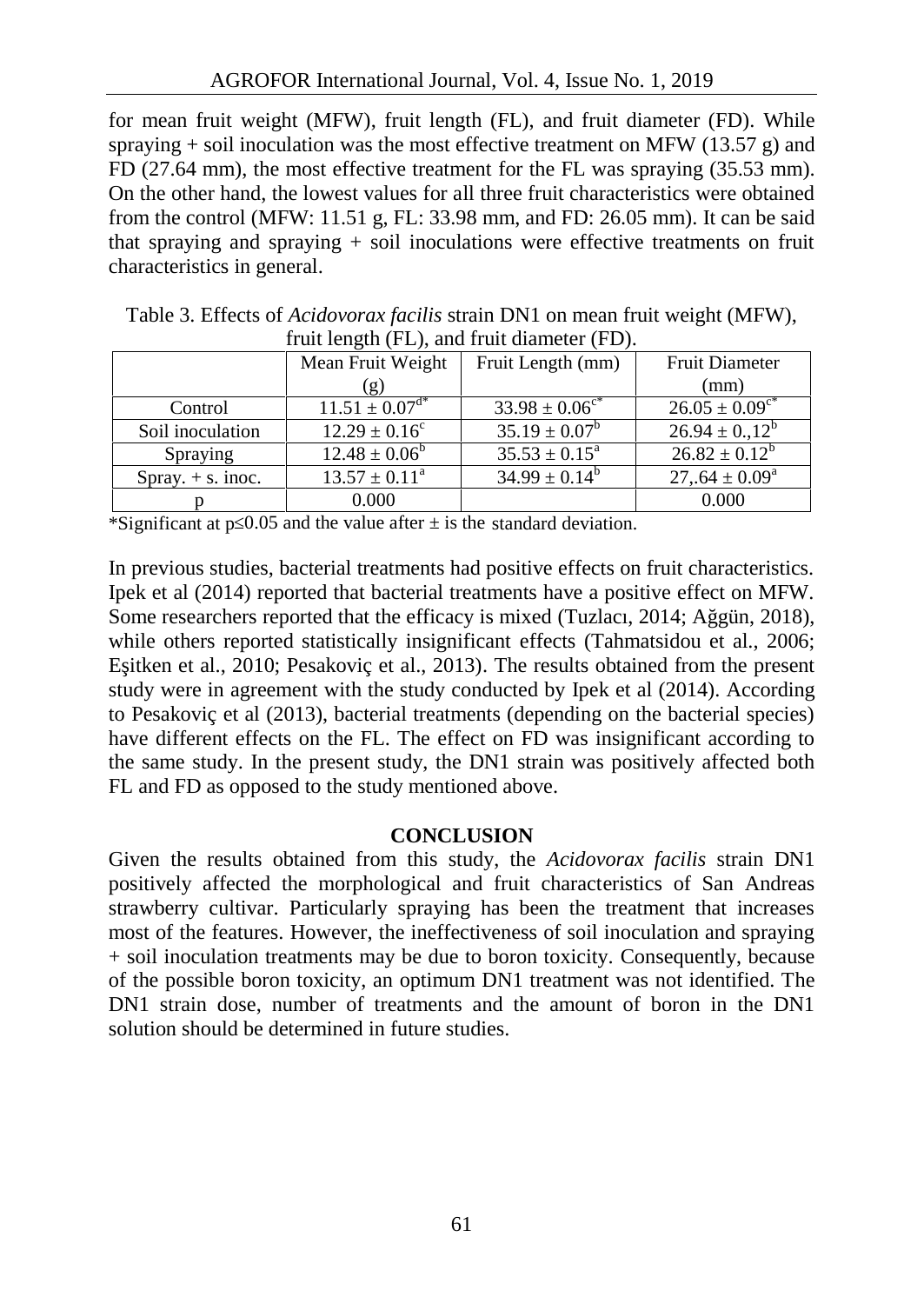#### **REFERENCES**

- Adesemoye A.O., Obini M., Ugoji E.O. (2008). Comparison of plant growth promotion with *Pseudomonas aeruginosa* and *Bacillus subtilis* in three vegetables. *Brazilian J. Microbiol.*, 39: 423-426.
- Ağaoğlu Y.S. (1986). Üzümsü Meyveler. *A.Ü. Ziraat Fakültesi Yayınları*, Ankara.
- Ağgün Z., Geçer M.K., Aslanta R. (2018). Bazı Çilek Çe itlerinde Kök Bakterisi Uygulamalarının Meyve Verimi ve Verim Özellikleri Üzerine Etkileri. *Uluslararası Tarım ve Yaban Hayatı Bilimleri Dergisi*, *4*(1): 20-25.
- Ahemad M., Kibret M. (2014). Mechanisms and applications of plant growth promoting rhizobacteria: current perspective. *J. Of King Saud Univ.-Science*, 26:1-20.
- Altın N., Bora T. (2005). Bitki geli imini uyaran kök bakterilerinin genel özellikleri ve etkileri. *Anadolu Ege Tarımsal Araştırma Enstitüsü Dergisi*, 15(2): 87-103.
- Aontoun H., Beauchamp C.J, Goussard N., Chabot R., Lalande R. (1998). Potential of *Rhizobium* and *Bradyrhizobium* species as plant growth promoting rhizobacteria on non-legumes: effects on radishes (*Raphanus sativus* L.). *Plant Soil*, 204: 57–67
- Aslantaş R., Karakurt H., Köse M., Özkan G., Çakmakçı R. (2009). Influences of some bacteria strains on runner plant production on strawberry. *Proc III. National Berry Fruit Symposium* 50–58.
- Aslantaş R., Karakurt H., Köse M., Özkan G., Çakmakçı R. (2010). Bazı bakteri ırklarının çilekte fide üretimine etkileri. *Türkiye 4. Organik Tarım Sempozyumu,* 54-60
- Bashan Y., de-Bashan L.E., Prabhu S.R. (2014). Advances in plant growth promoting bacterial inoculant technology: formulations and practical perspectives (1998-2013). *Plant Soil,* 378(1-2): 1-33.
- Burdman S., Jurkevitch E., Okon Y. (2000). Recent advances the use of plant growth promoting rhizobacteria (PGPR) in agriculture. In Microbiol Interactions in agriculture and forestry. Subba, R.N., Dommergues, Y.R.(eds)., Science Publishers, Inc., UK.
- Cakmakçı R. (2005). Bitki geli imini te vik eden rizobakterilerin tarımda kullanımı. *Atatürk Üniv. Ziraat Fak. Derg.*, 36(1): 97-107.
- Ekici M., Yıldırım E., Kotan, R. (2015). Bazı bitki geli imini te vik eden rizobakterilerin brokoli (*Brassica oleraceae* L. var. *italica*) fide gelişimi ve fide kalitesi üzerine etkileri. *Mediterranean Agricultural Sciences*, *28*(2): 53-59.
- Ertürk Y., Erci li S., Haznedar A., Çakmakçı R. (2010). Effects of plant growth promoting rhizobacteria (PGPR) on rooting and root growth of kiwifruit (*Actinidia deliciosa*) stem cuttings. *Biological Research*, *43*(1): 91-98.
- Ertürk Y., Erci li S., Çakmakçı R. (2012). Yield and growth response of strawberry (*Fragaria x ananassa* Duch.) to plant growth promoting Rhizobacteria inoculation. *Journal of Plant Nutrition*, 35: 817-826.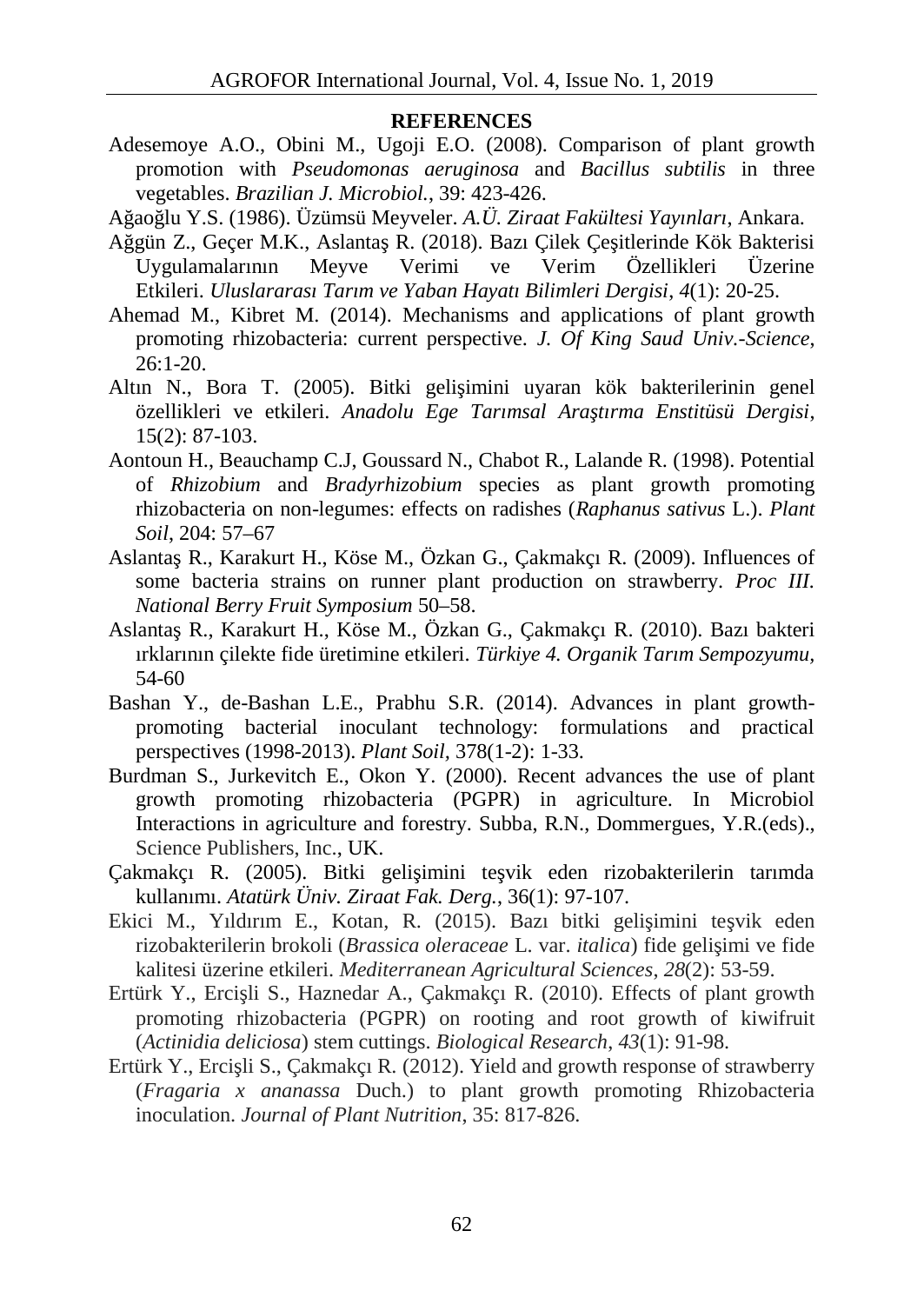- E itken A., Pırlak L., Turan M., ahin F. (2006). Effects of floral and foliar application of plant growth promoting rhizobacteria (PGPR) on yield, growth and nutrition of sweet cherry. *Sci. Hortic.,* 110: 324–327.
- E itken A., Pırlak L., Ipek M., Dönmez M.F., Cakmakçı R., ahin F. (2009). Fruit bio-thinning by plant growth promoting bacteria (PGPB) in apple cvs. Golden Delicious and Braeburn. *Biol. Agric. Hort.,* 26: 379–390.
- E itken A., Yıldız H.E., Erci li S., Dönmez M.F., Turan M., Güne A. (2010). Effects of plant growth promoting bacteria (PGPB) on yield, growth and nutrient contents of organically grown strawberry. Sci. Hort., 124: 62–66.
- Glick B.R. (1995). The enhancement of plant-growth by free-living bacteria. *Can. J. Microbiol.,* 41: 109–117.
- Glick B.R. (2012). Plant growth-promoting bacteria: mechanisms and applications. *Scientifica*, 2012: 1-15.
- Hancock J.F. (1999). Strawberries. *Printed and Beund in the UK at University Pres*, Cambridge, UK.
- Ipek M., Pırlak L., E itken, A., Dönmez F.M., Turan M., ahin, F. (2014). Plant growth-promoting rhizobacteria (PGPR) increase yield, growth and nutrition of strawberry under high-calcareous soil conditions. *Journal of plant nutrition*, *37*(7): 990-1001.
- Lucy M., Reed E., Glick B.R. (2004). Applications of free living plant growth promoting Rhizobacteria. Antonie Van Leeuwenhoek, 86(1): 1-25.
- Karlıdağ H., Yıldırım E., Turan M., Pehluvan M., Dönmez F. (2013). Plant growth promoting rhizobacteria mitigate deleterious effects of salt stress on strawberry plants (*Fragaria× ananassa* Duch.). *Hortscience*, *48*(5): 563-567.
- Kokalis-Burelle N. (2003). Effects of transplant type, plant growth-promoting rhizobacteria, and soil treatment on growth and yield of strawberry in Florida. *Plant Soil*, 256: 273–280.
- Malusa E., Sas-Paszt L., Popinska W., Zurawicz E. (2006). The effect of a substrate containing arbuscular mycorrhizal fungi and rhizosphere microorganisms (Trichoderma, Bacillus, Pseudomonas and Streptomyces) and foliar fertilization on growth response and rhizosphere pH of three strawberry cultivars. *Int. J. Fruit Sci.,* 6: 25–41.
- Pešakovi M., Karaklaji-Staji Ž., Milenkovi S., Mitrovi O. (2013). Biofertilizer affecting yield related characteristics of strawberry (*Fragaria x ananassa* Duch.) and soil micro-organisms. *Scientia Horticulturae*, 150: 238- 243.
- Pırlak L., Turan M.,  $\alpha$ ahin F., E itken A. (2007). Floral and foliar application of plant growth promoting rhizobacteria (PGPR) to apples increases yield, growth, and nutrient element contents of leaves. *J. Sustain Agric.,* 30: 145–155.
- Pırlak L., Köse M. (2009). Effects of plant growth promoting rhizobacteria on yield and some fruit properties of strawberry. J. Plant Nutr., 32: 1173–1184.
- Pırlak L., Kose M. (2010). Effects of plant growth promoting rhizobacteria (PGPR) on runner plant yield and quality of strawberry (Fragaria X ananassa Duch). The Philippine Agric. Scientist, 93: 42–46.